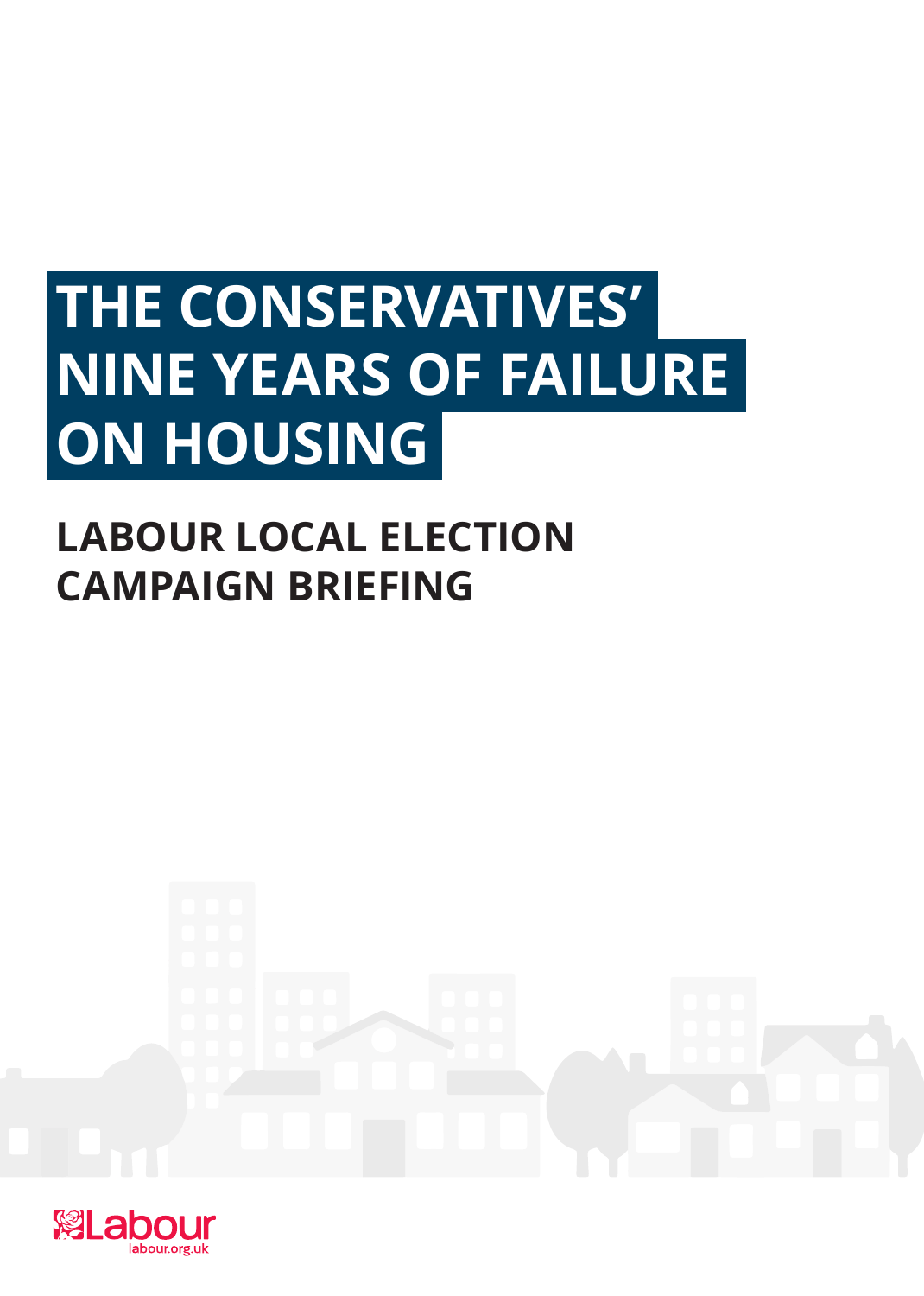## Contents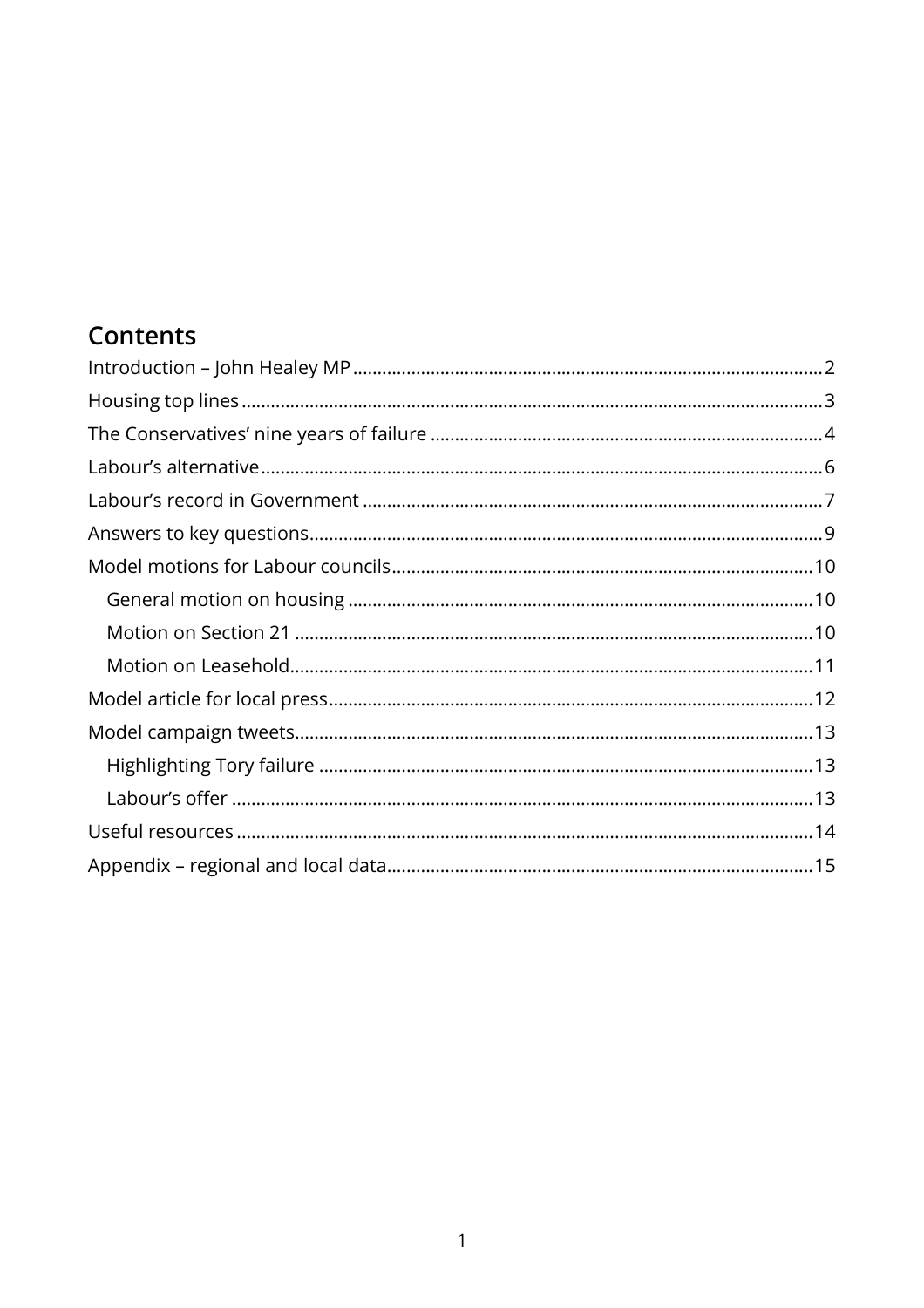## **Introduction – John Healey MP**

After nine years in power, the Conservatives' record on housing is one of failure on all fronts.

Home-ownership is down sharply for young people, with almost 900,000 fewer young homeowners since 2010, rough sleeping has more than doubled, private rents have soared, housing benefit spending has increased, and we're now building over 30,000 fewer social rented homes each year than when Labour left office.

It is hard to find another area of public policy that is failing so clearly and comprehensively.

However much people save it still gets harder to buy that first home. However many hours you work, rents still eat up more of your pay packet. And if you fall on hard times there's often no safety net to catch you and your family if you can't pay the mortgage or the rent. With over a million people on council waiting lists, councils everywhere are stopped rather than supported by central Government from building the homes so badly needed in their areas.

It's why today more than two in three people in this country say there is a housing crisis, and why public concern about housing is now around the highest level it has been in 40 years. The country has a right to expect better, and a right to expect Government to do more to deal with the failings in the housing market and housing policy.

In Westminster, Labour is winning arguments and forcing change, on issues from banning tenant fees to raising the borrowing cap on council housing revenue accounts, with the Tories trailing Labour by double digits when the public are asked which party is best for housing.

But for real change we need a Labour Government, which is why Labour is setting out the ways in which we'll do things differently in power, including a plan for a million new low-cost homes to rent and buy over 10 years with council housing at the heart of our programme, new rights to controls on rents and security for private renters, and a plan to end rough sleeping within five years. And of course, we'll back councils too – with new funding to build council homes, new powers to regulate the private rented sector, and new backing to strike better deals with private developers.

But while Labour is leading the fight to oppose the worst of what the Tories are doing in Westminster and to set out an alternative, the best hope for millions of people across the country at present is Labour in local Government – our Labour councillors and councils campaigning to put Labour values into practice in their areas, despite deep funding cuts.

Ahead of the local elections this May, this housing campaign pack aims to give local candidates and activists the facts and figures they need to turn their fire on the Tories and make the case for Labour in the elections this May.

I hope you find it useful.

John Healey MP Labour's Shadow Secretary of State for Housing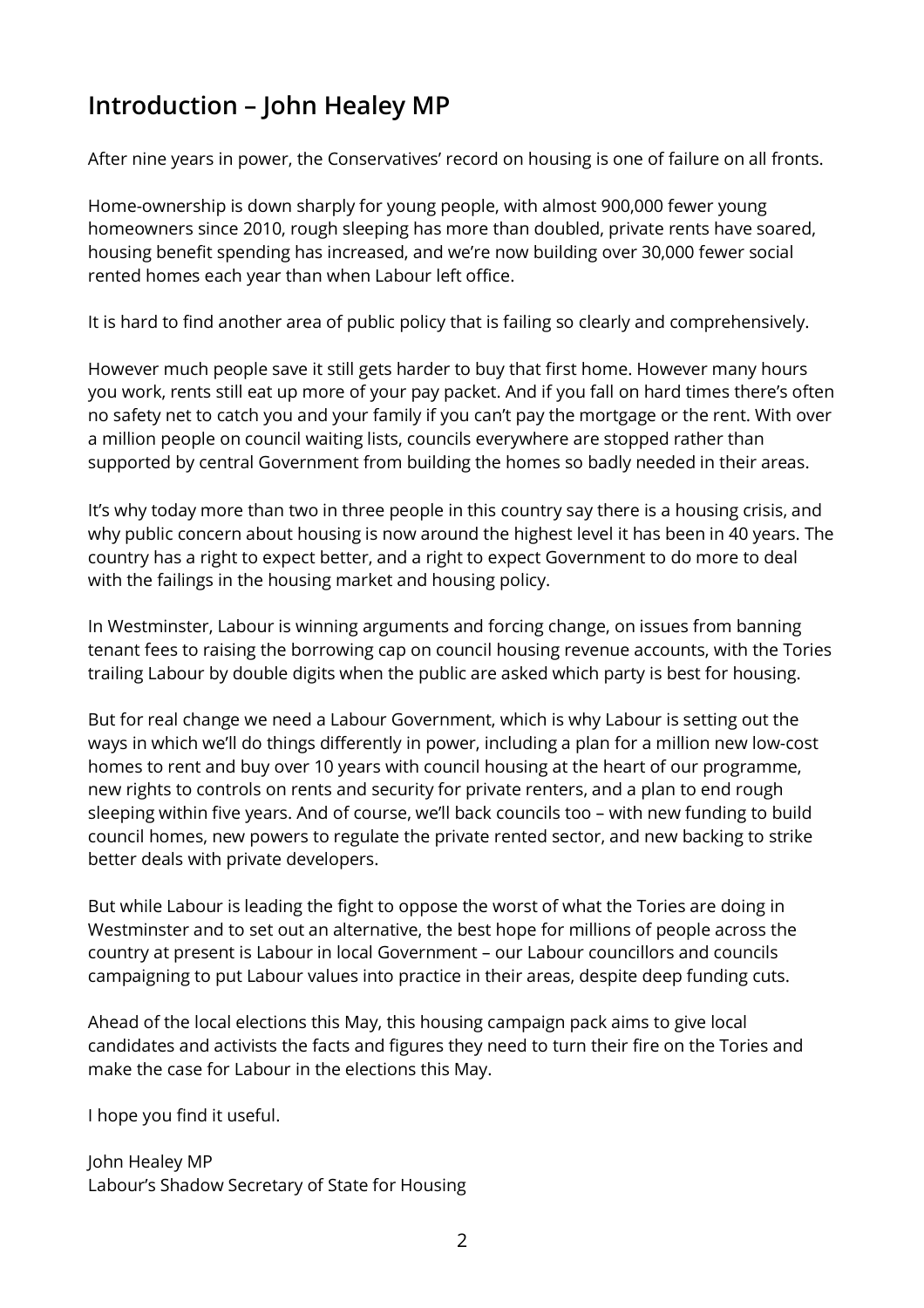## **Housing top lines**

The Conservatives have presided over nine years of failure on housing, from rising homelessness to falling home-ownership. They have no plan to fix the housing crisis.

The next Labour Government's New Deal on housing will build the low-cost homes to rent and buy families across the country need.

#### *The Conservatives are failing those who want to buy a home of their own*

- Home-ownership is down sharply, with almost 900,000 fewer households under 45 owning their home than in 2010.
- The number of new low-cost homes to buy being built each year has almost halved since 2010.
- A decade on, housebuilding still hasn't recovered to the level it was before the global financial crisis.

#### *The Tories are failing to help renters*

- Under the Tories, the number of new social rented homes has fallen by over 80%, so we are now building 30,000 fewer socially rented homes each year.
- The number of people sleeping rough on the streets has more than doubled since 2010 and over 120,000 children are without a home in temporary accommodation.
- The number of households renting from a private landlord has ballooned by over a million and private rents have risen faster than incomes for many families.
- Under the Tories, spending on housing benefit is over £2bn a year higher than in 2010, despite 13 separate cuts since 2010, including the hated bedroom tax.

#### *Labour's New Deal on housing will build the homes the country needs*

- Labour's New Deal for first time buyers will help more young people afford a home of their own, with 'first dibs' for local people on homes and new low-cost FirstBuy homes, discounted so mortgage costs are linked to a third of local average incomes.
- Labour's New Deal on affordable homes will scrap the Tories' bogus definition of 'affordable' and build at least a million new homes over 10 years, with council housing at the heart of our programme. We will also give local communities a say over regeneration projects affecting them.
- Labour's New Deal for renters will deliver a consumer rights revolution for renters to improve standards, security and affordability for people who rent their homes from a private landlord, with controls on rents and an end to 'no fault' evictions.
- Labour's New Deal to tackle homelessness will mean a new national plan to end rough sleeping, starting by making 8,000 homes available for those with a history of sleeping rough and a £100m plan for emergency winter accommodation for rough sleepers.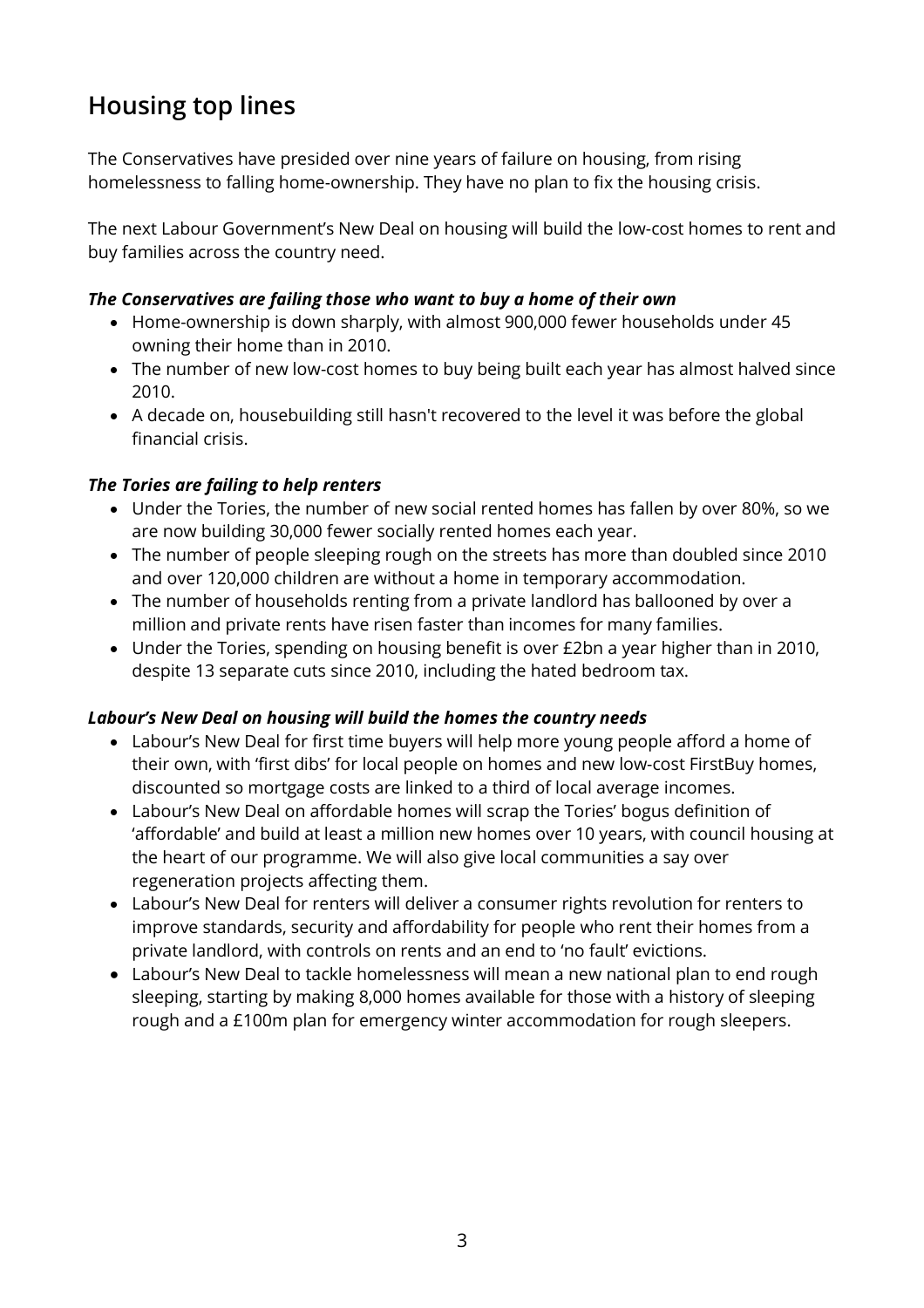## **The Conservatives' nine years of failure**

After nine years of failure, the Conservatives have no plan to fix the housing crisis faced by people across the country.

#### Failure on affordable homes

- Under the Tories, the number of new social rented homes has fallen by over 80%, so we are now building 30,000 fewer socially rented homes each year. MHCLG, Additional affordable homes provided by tenure, England, 19 June 2018, https://www.gov.uk/Government/uploads/system/uploads/attachment\_data/file/570005/Live\_Table\_1000. xlsx.
- The number of new homes for affordable home ownership has almost halved since 2010. MHCLG, Additional affordable homes provided by tenure, England, 29 November 2018, Table 1000: additional affordable homes provided by type of scheme, England.
- Conservative Ministers have failed to deliver one-for one replacements for homes sold through the right-to-buy - instead only one is being built for every four sold. MHCLG, right-to-buy sales, 13 September 2018, https://assets.publishing.service.gov.uk/Government/uploads/system/uploads/attachment\_data/file/7399 88/Right to Buy sales in England 2018 to 2019 Q1.pdf.

#### Failure on building new homes

• According to Government figures, house-building still hasn't recovered to the level it was before the Global Financial Crisis, 10 years on. MHCLG, live tables on housing building, table 209 Permanent dwellings completed, 15 November 2018, https://www.gov.uk/government/statistics/housing-supply-net-additional-dwellings-england-2017-to-2018.

#### Failure on home-ownership

- There are nearly 900,000 fewer home-owning households under 45 than in 2010. English Housing Survey 2016 to 2017: headline report, MHCLG, 25 January 2018, AT1.1 https://www.gov.uk/Government/statistics/english-housing-survey-2016-to-2017-headline-report.
- The overall level of home-ownership has fallen since 2009-10 from 67.4 per cent to 63.5 per cent in 2016-17. English Housing Survey 2017 to 2018: headline report, MHCLG, 31 January 2019, https://www.gov.uk/government/statistics/english-housing-survey-2017-to-2018-headline-report.

#### Failure on private renting

• The number of people in the private rented sector has increased by over 1 million households since 2010. One in four families with children now rent privately – 1.6 million households.

English Housing Survey 2017 to 2018: headline report, MHCLG, 31 January 2019, https://www.gov.uk/government/statistics/english-housing-survey-2017-to-2018-headline-report.

• Average private rents have risen by £1,900 a year compared to 2010.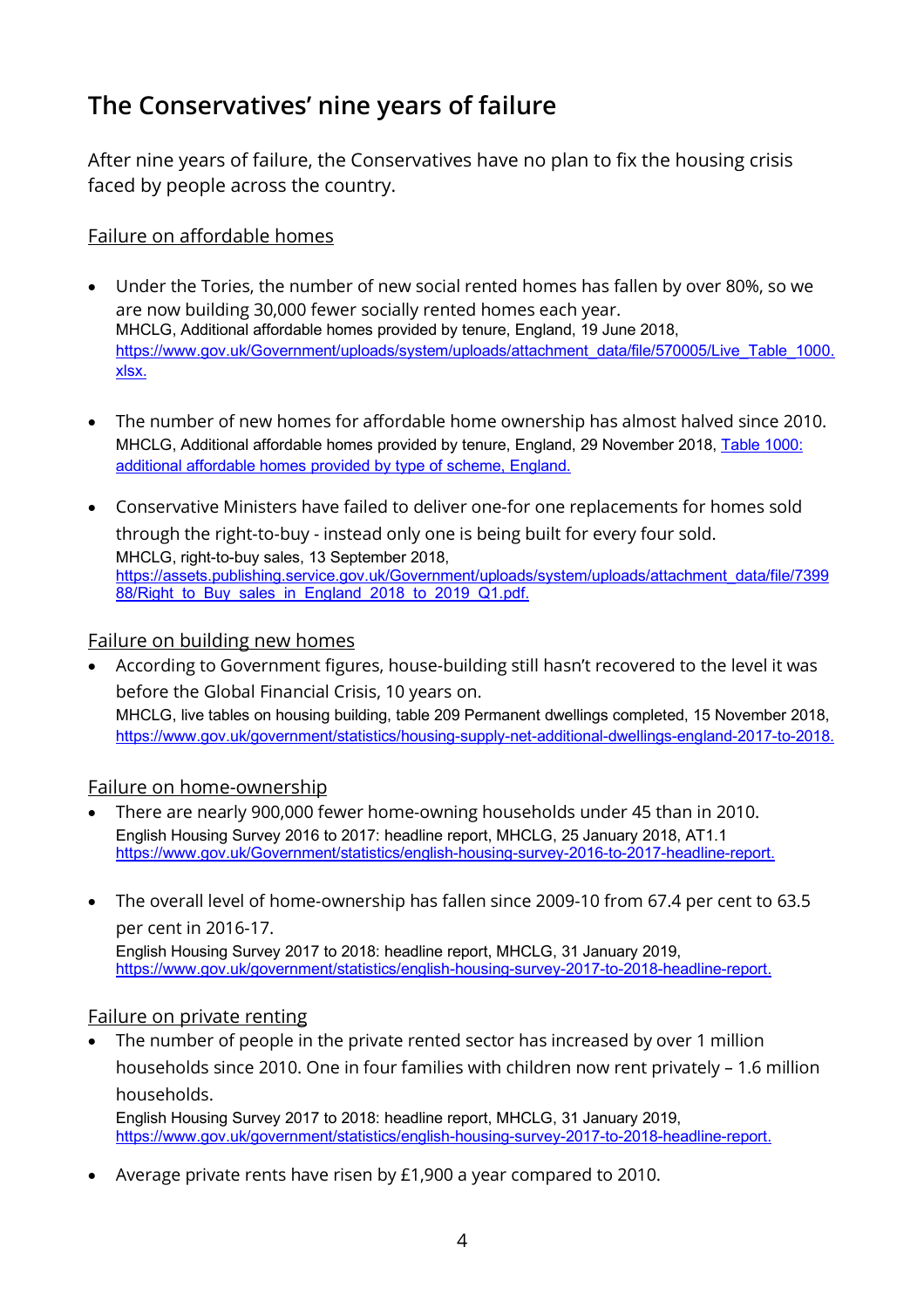English Housing Survey 2017 to 2018: headline report, MHCLG, 31 January 2019, https://www.gov.uk/government/statistics/english-housing-survey-2017-to-2018-headline-report

#### Failure on homelessness and rough sleeping

- Over 120,000 children are recorded as homeless in temporary accommodation an increase of 70% since 2010. Temporary accommodation tables, England, MHCLG, 13 December 2018, https://www.gov.uk/government/statistical-data-sets/live-tables-on-homelessness
- Rough sleeping has more than doubled since 2010 according to Government figures, rising from 1,768 in 2010 to 4,677 in 2018. Rough sleeping statistics 2018, England, MHCLG, 31 January 2019, https://www.gov.uk/government/statistics/rough-sleeping-in-england-autumn-2018

#### Failure on high-rise fire safety

• Nearly two years after the Grenfell Tower fire, only 67 of 437 high-rise blocks found with Grenfell-style ACM cladding have had it removed and replaced. Building Safety Data release, MHCLG, 10 January 2019, https://assets.publishing.service.gov.uk/government/uploads/system/uploads/attachment\_data/file/77010 4/Building\_Safety\_Data\_Release - End\_of\_December.pdf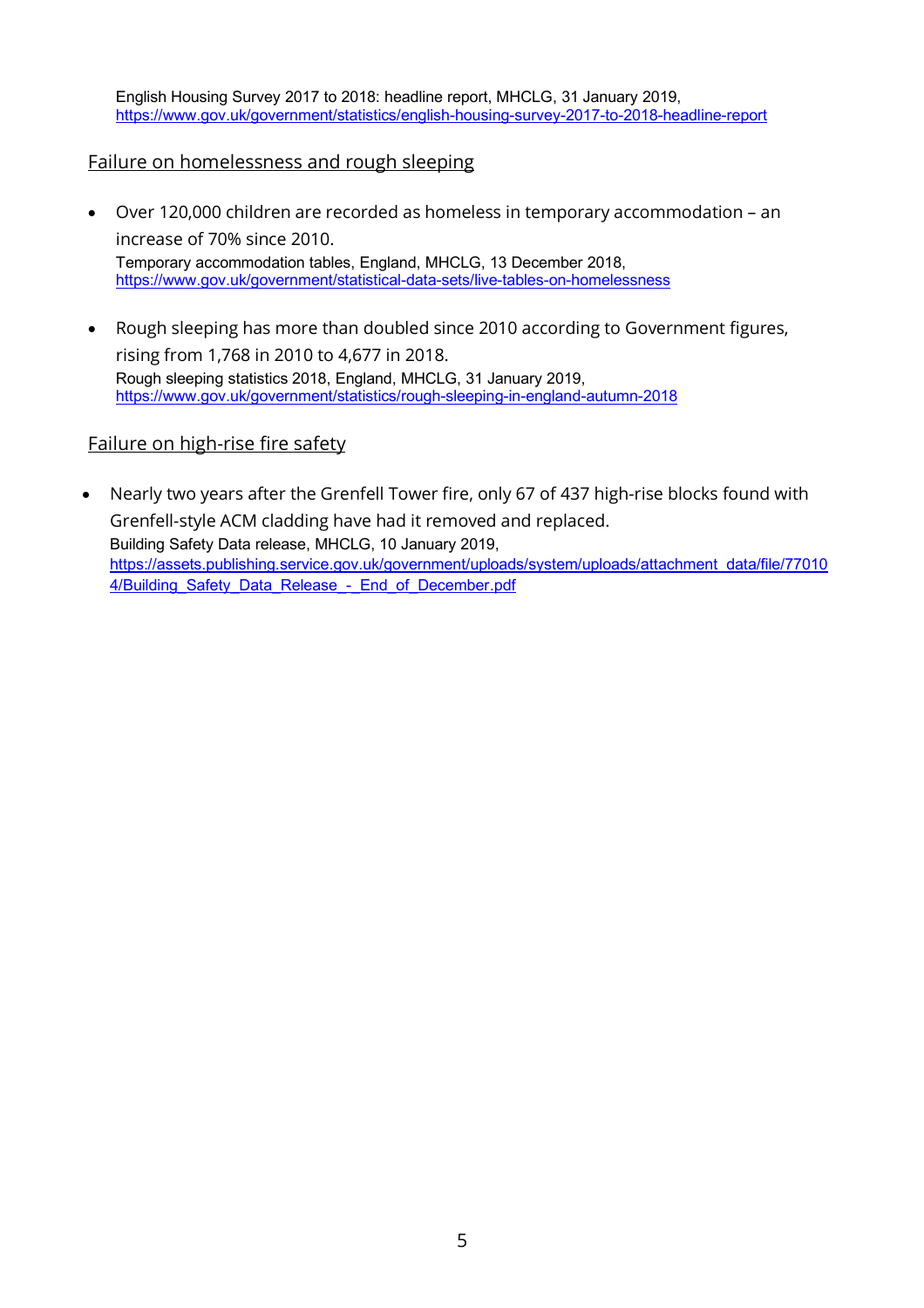## **Labour's alternative**

It doesn't have to be this way. Between 1997 and 2010 the Labour Government didn't get everything right but we built two million homes, helped a million more families become home-owners, and put in the biggest investment in social housing in a generation.

Below are ten of the top policies that Labour will enact in power. There's more in our 2017 housing manifesto, and Housing for the Many green paper, with links in the 'useful resources' section below.

Labour will take bold action to tackle the housing crisis and support local councils, we will:

- 1. Build a million genuinely affordable homes to rent and buy over 10 years, scrapping the Tories' definition of 'affordable rent' housing and replace it with a new definition linked to local incomes
- 2. Halt the right to buy and give councils the new funding and powers they need to kickstart the biggest council house building programme in nearly 40 years
- 3. Scrap 'no fault' evictions, control rents for private renters and give councils new powers to regulate the private rented sector
- 4. End rough sleeping within five years, with a new £100m plan for emergency winter accommodation for every rough sleeper in every area and 8,000 new homes reserved for those with a history of rough sleeping
- 5. Allow councils to charge a 300% council tax premium on properties that have been empty for more than a year
- 6. Bring all council and housing association homes up to a new Decent Homes 2 standard, to make them warm, safe and dry, and fund the retrofitting of sprinklers in all high-rise social housing tower blocks
- 7. Build new homes for 'living rent', with rents linked to a third of local incomes, and FirstBuy Homes where mortgage costs are linked to a third of average local incomes
- 8. Create an English Sovereign Land Trust to take the profiteering out of the land market
- 9. Scrap the punitive bedroom tax, which indiscriminately punishes social tenants for not downsizing even when there are no smaller properties available to move to
- 10. Introduce a new 'zero carbon' homes standard for new homes to reduce emissions and help lower household bills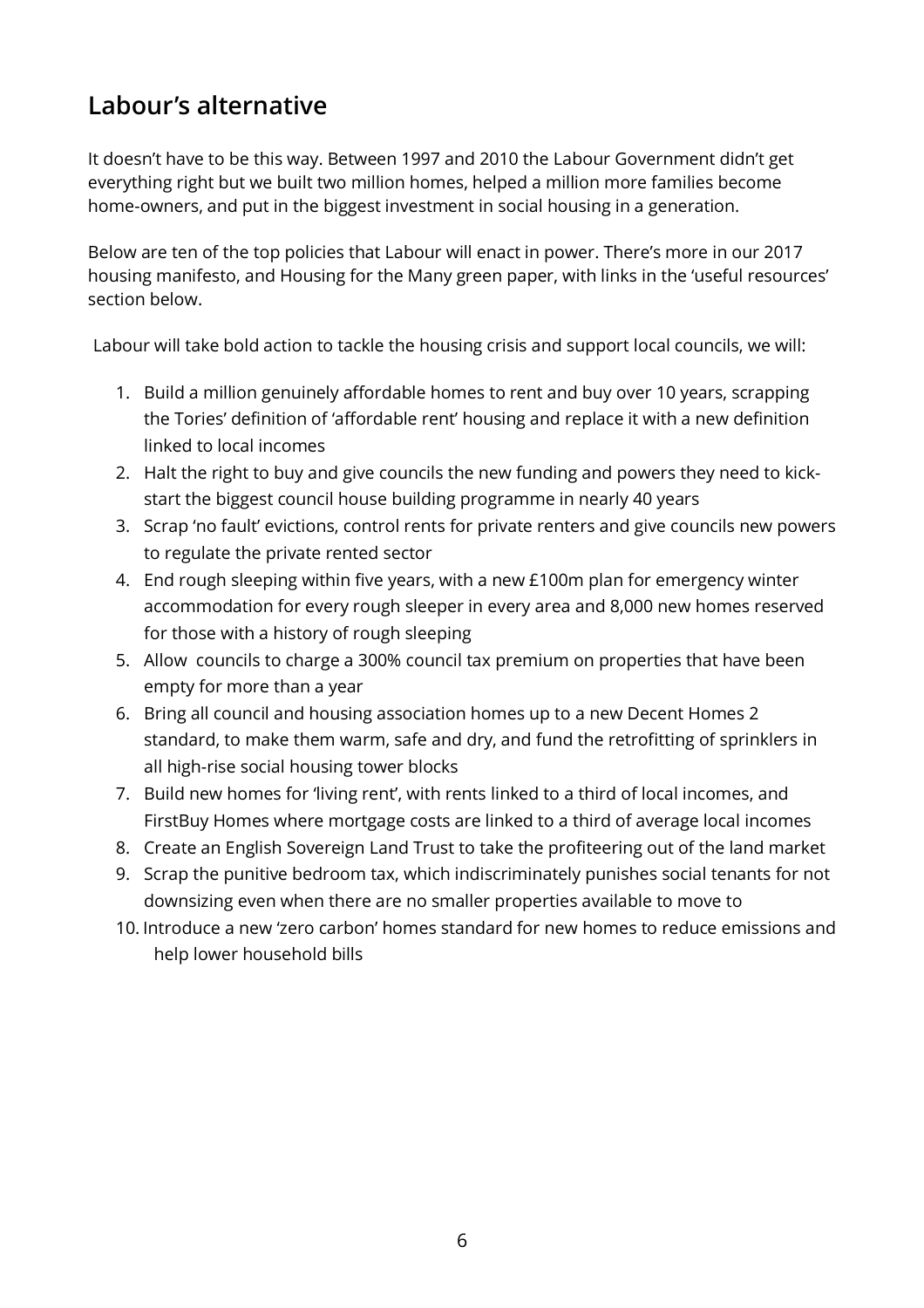## **Labour's record in Government**

If we don't talk up Labour's record in Government – local and national – no one else will.

From Southampton to Sunderland, Crawley to Cambridge and from Bolton to Brighton, Labour councils are leading the way in helping to tackle the housing crisis.

Nationally, Labour can be proud of much of our record on housing between 1997 and 2010.

- Our record shows Labour is the party of home-ownership. From 1997 to 2010 under Labour the number of home-owners rose by over a million.
- From 1997-2010 under Labour we built almost 2 million homes.
- After years of high homelessness under the Tories, Labour cut homelessness by almost two-thirds between 1998 to 2010.
- Labour undertook the biggest affordable housing investment programme in a generation, committing £9.3bn over three years from 2008 and adding an extra £1.5bn in 2009.
- In 2009, we launched the biggest council house building programme for over two decades.
- After two decades of Tory neglect, Labour introduced the Decent Homes standard and made £22bn of public investment in decent homes, improving the housing conditions of over 1.4m council homes. By 2009, 86% of all council and housing association homes were brought up to a decent standard.
- When the global banking crisis and world-wide downturn struck, Labour stepped in to help home-owners stay in their homes. Despite the much deeper scale of the recession, Labour's mortgage rescue scheme meant that repossessions were over a third lower than in 1991 with the Tories, when Government did little to help and over 75,000 homes were repossessed.

#### Labour's record in Local Government

In tough times, Labour councils up and down the country are finding new ways to help local people with the housing pressures they face. Here are just some examples of the difference Labour in power in local government is making, in the face of a Conservative Government hostile to local councils.

#### **Croydon**

A week after the Grenfell tragedy, Croydon Council announced it would retrofit sprinklers in its 25 high-rise council-owned blocks, plus one eight storey sheltered block. The £10m programme began in October 2017 and is expected to conclude in early 2019, despite the Government failure to provide any financial support for the programme. The targeted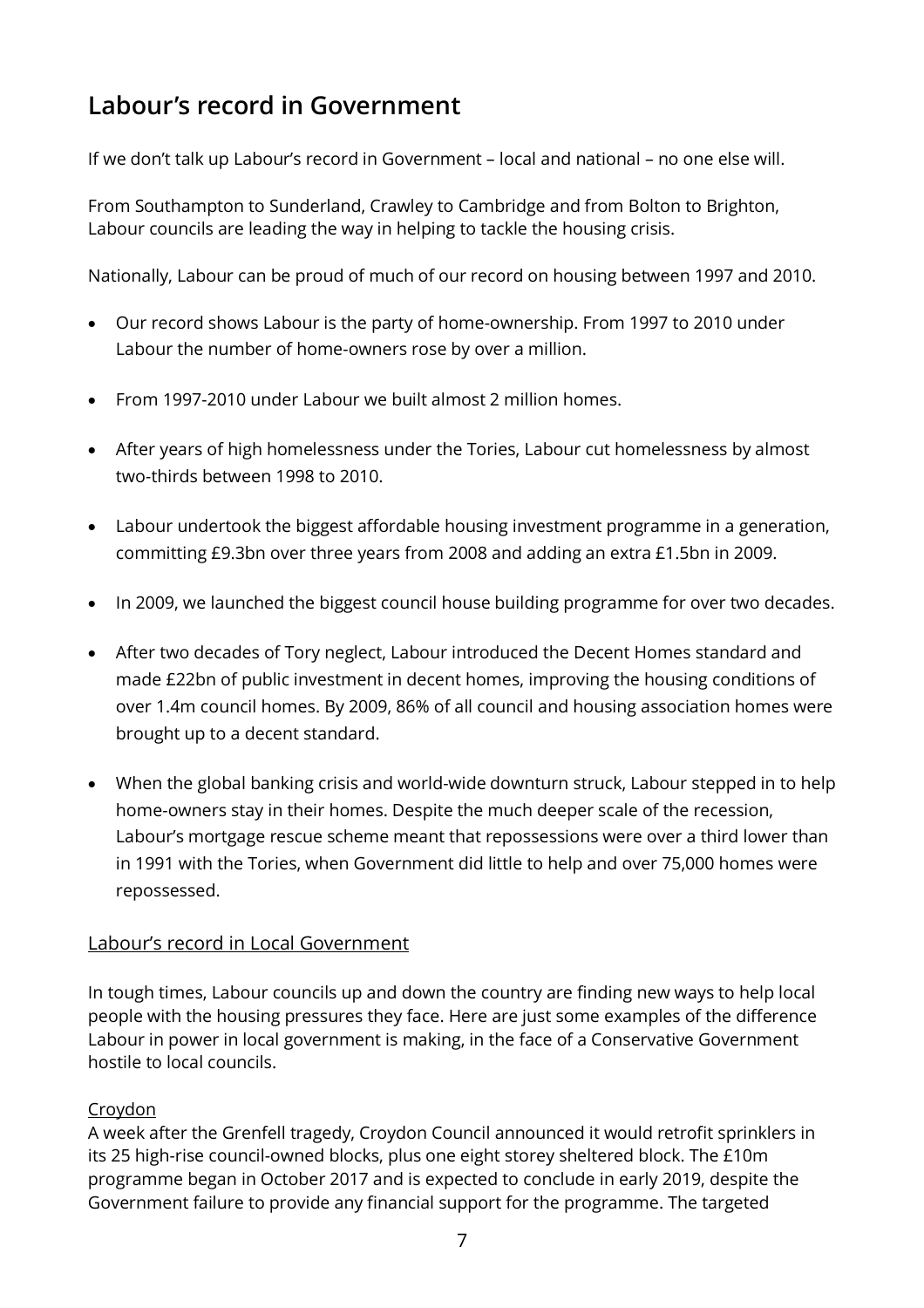sprinkler systems are discreet and are triggered only in a room affected by fire, reducing the risk of false alarms and water damage. The feedback from local residents has been resoundingly positive.

#### **Plymouth**

Plymouth City Council have set up the award-winning 'Nelson Project', where ex-service personnel played a vital role in the construction of a 24-home site that includes 12 self-build homes for military veterans and 12 mixed use affordable homes, including supported housing.

#### Southampton

To help tackle homeless in and around Southampton, the council has built 44 two-bedroom family homes out of shipping container units, apt for a port city, on a former council depot site. The partnership between the council and a housing developer will see the project deliver 16 units for affordable rent and 6 for homeless families. The next phase of the scheme will see another 22 units created for affordable rent. It is hoped that that this type of scheme will help pave the way for further developments to address homelessness problems across the city and help reduce dependency on Bed and Breakfast accommodation.

#### South Tyneside

After securing £17,000 in funding from the Ministry of Defence's Covenant scheme, the council has built 9 one and two bedroom flats to provide dedicated 'move-on' accommodation for servicemen and women as they leave the forces. The council is working with a former service member now Outreach Worker to help identify those most in need of the flats, to make referrals and to help people access education, training and employment opportunities.

#### Norwich

The council is working towards delivering the largest mixed tenure 'Passivhaus' development in the UK. This means that every home will contain mechanical ventilation with heat recovery systems, traditional combi boilers and triple-glazed windows. All this will deliver lower energy bills. The council will also manage the social housing on the new development.

#### Blackpool

The council created Blackpool Housing Company which purchases, coverts and refurbishes homes for rent. Over the last 3 years it has leased out 250 homes and aims to quadrupedal that number by the middle of the next decade.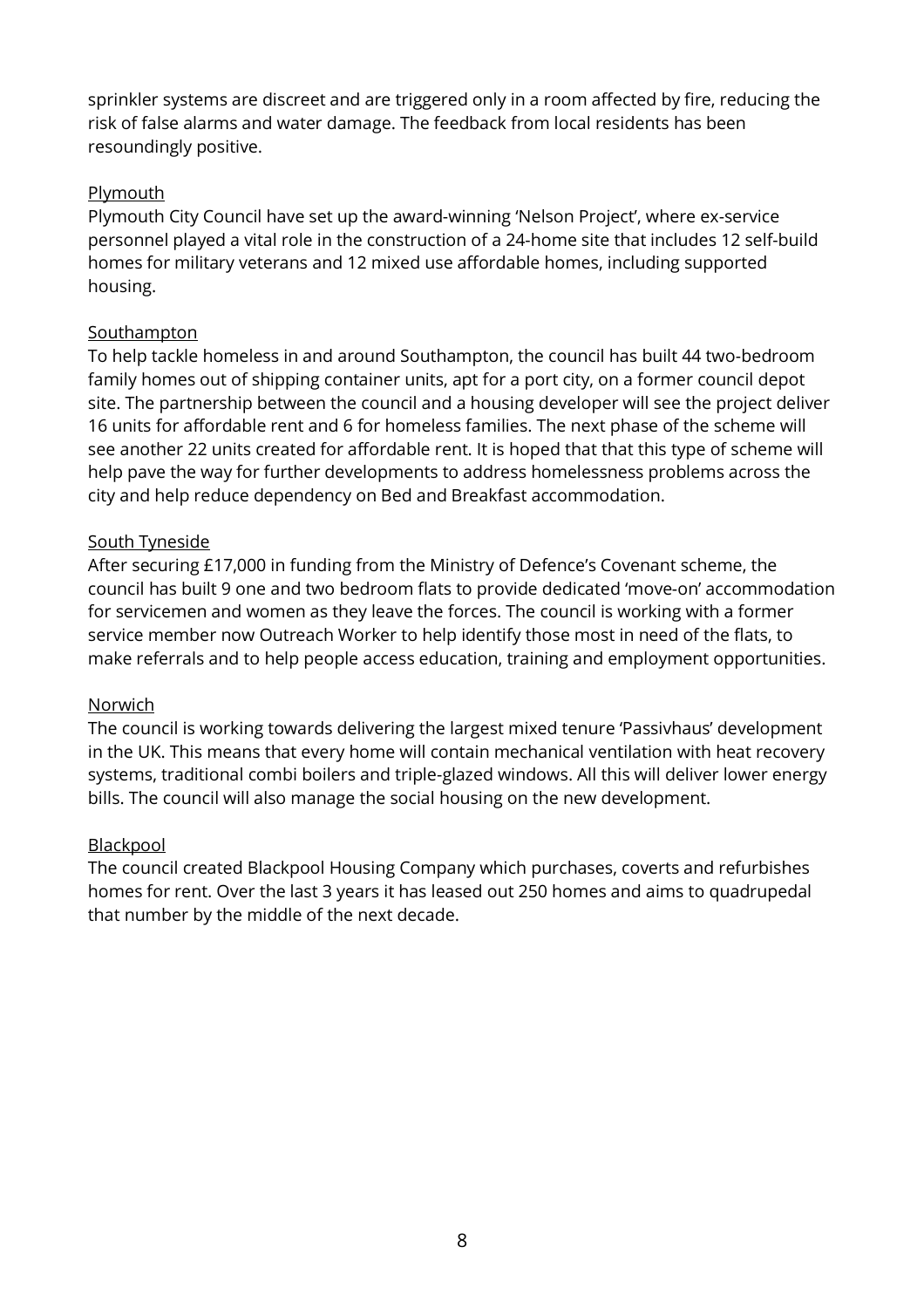## **Answers to key questions**

| <b>Tory claims</b> |                                                                                       | Labour response                                                                                                                                                                                                                                                                                                                                                                                                                                                                                                                                                                  |
|--------------------|---------------------------------------------------------------------------------------|----------------------------------------------------------------------------------------------------------------------------------------------------------------------------------------------------------------------------------------------------------------------------------------------------------------------------------------------------------------------------------------------------------------------------------------------------------------------------------------------------------------------------------------------------------------------------------|
|                    | "Labour didn't build enough houses in<br>Government"                                  | The last Labour Government saw two million<br>more homes, a million more home-owners<br>and the biggest investment in social housing in<br>a generation.<br>Under the Tories, housebuilding still hasn't<br>recovered to the level it was before the global<br>financial crisis, young home-ownership is<br>down, and the number of new social rented<br>homes has fallen dramatically.<br>Labour will build at least a million new<br>$\bullet$<br>genuinely affordable homes over ten years,<br>including the biggest council house building<br>programme for nearly 40 years. |
|                    | "How will Labour build and pay for the<br>homes the country needs?"                   | Labour would create a National<br>$\bullet$<br>Transformation Fund that will invest £250bn<br>over ten years, including building the homes<br>we need.<br>We will increase council powers to require<br>developers to build the affordable homes and<br>neighbourhoods that local communities want.<br>Investing in genuinely affordable homes will<br>help bring down the £22bn a year housing<br>benefit bill.<br>Our range of measures will also help councils<br>$\bullet$<br>and housing associations raise more of their<br>own funding to build.                          |
|                    | "What did Labour do in Government to<br>tackle homelessness?"                         | Labour reduced rough sleeping by around<br>$\bullet$<br>three-quarters and delivered an<br>unprecedented decline in wider homelessness,<br>with ground-breaking legislation and fresh<br>investment, and a target to cut rough sleeping<br>by two-thirds.<br>The number of people sleeping rough on the<br>streets has more than doubled since 2010.                                                                                                                                                                                                                             |
|                    | "Labour would scrap Right to Buy,<br>preventing people from owning their own<br>home" | Right to Buy has meant the loss of affordable<br>$\bullet$<br>homes at a time when they have never been<br>needed more. Labour would halt the right to<br>buy, allowing it to continue in local areas only<br>if there is a plan for one-for-one, like-for-like<br>replacement.<br>Labour's FirstBuy homes would give people on<br>ordinary incomes a chance to buy.                                                                                                                                                                                                             |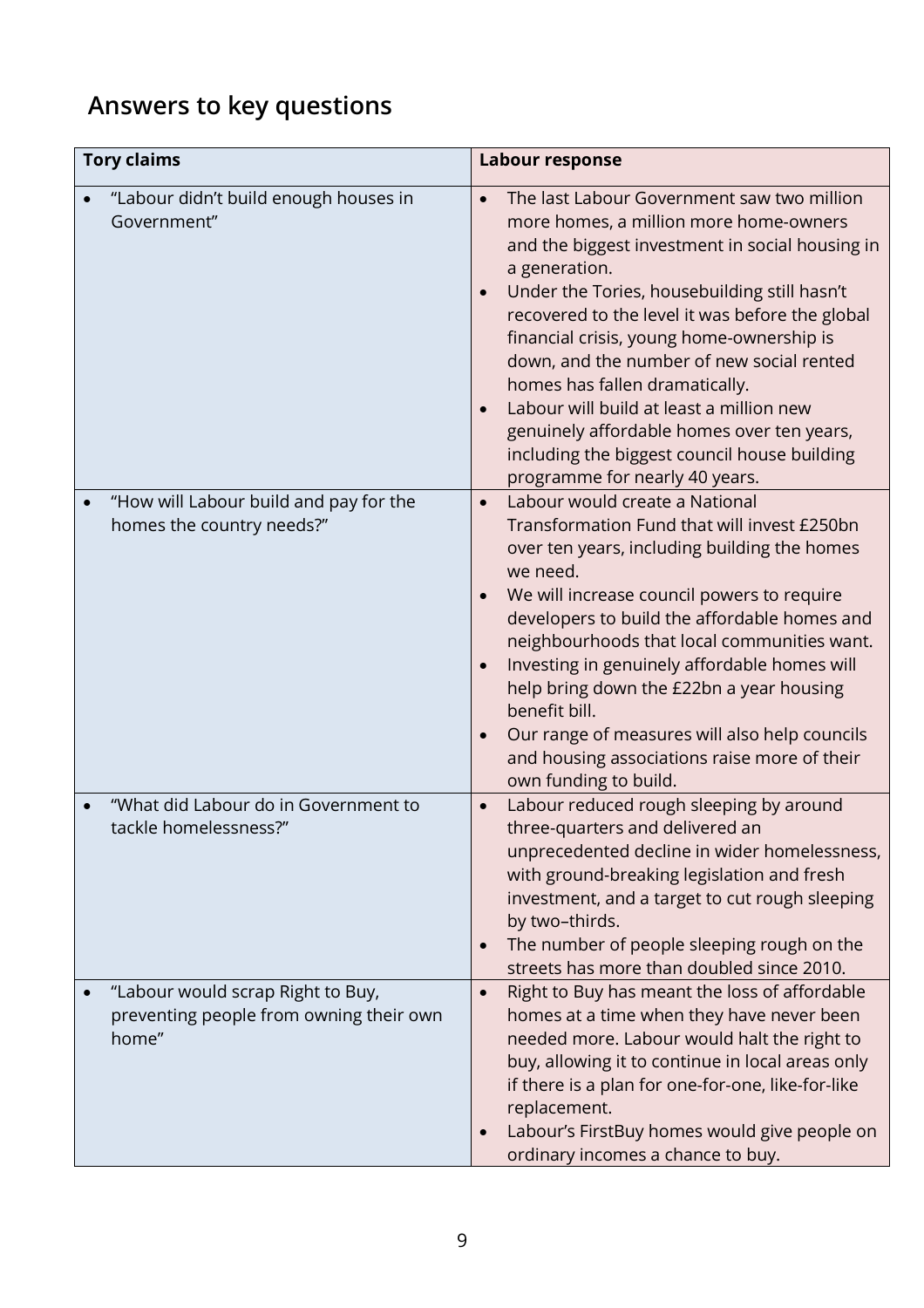## **Model motions for Labour councils**

Many Labour councillors have got in touch asking for model motions that that they can propose for their councils to pass. Below are some examples.

## **General motion on housing**

This council notes with disappointment the Conservative Government's failure to tackle the housing crisis over the last nine years.

Furthermore:

- Under the last Labour Government, 2 million homes were built, 1 million more households became home-owners and there was the largest social housing investment in a generation
- Under the Tories, the number of new social rented homes has fallen by over 80%, so we are now building 30,000 fewer socially rented homes each year
- There are now 120,000 children homeless in temporary accommodation, increased by over two-thirds since 2010
- The number of home-owning households under 45 has fallen by almost 900,000 since 2010.

This council calls on the Government to back the Labour Party's commitment to:

- Make housing an absolute priority to win the next general election
- Continue to make the case set out in 2017's manifesto for radical measures to fix the crisis
- Halt the right to buy and back councils build at scale again
- Build a million new genuinely affordable homes to rent & buy over ten years, the majority for social rent, including the biggest council housebuilding programme in nearly 40 years
- Back low and ordinary income households who want to own their own home with discounted FirstBuy homes to buy, first dibs for local people on new homes built in their area, and by focusing Help to Buy on first-time buyers on ordinary incomes
- End rough sleeping within a Parliament and tackle the wider causes of rising homelessess
- Help private renters with an end to 'no fault' evictions, controls on rents and new legal minimum standards.

### **Motion on Section 21**

This council believes strongly that a secure home is at the heart of all of our lives. It gives security, enables aspiration and gives children a stable home in which to grow up

This council believes that residents living in the private rented sector should have the security to build their lives and futures, and to become an active part of their community, just as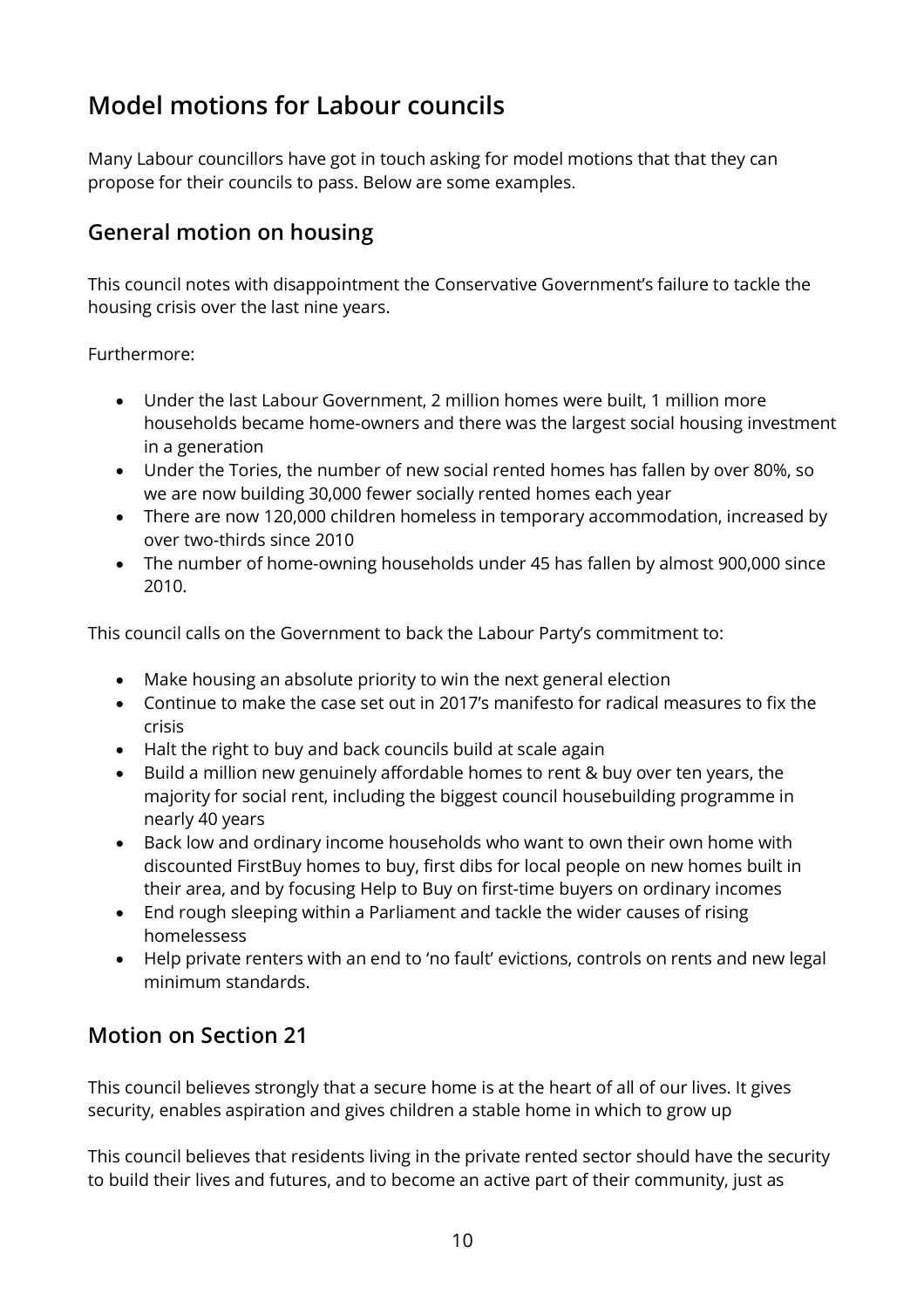residents in other housing tenures should expect. We note that nationally, the largest single reason for homelessness is eviction from the private rented sector.

We therefore call on the Government to: abolish 'section 21 of the Housing Act 1988 which allows eviction without the landlord having to establish fault on the part of a tenant. Removing this unfair clause would help to make renting more secure, improve standards, increase tenant confidence and ultimately contribute towards making renting a viable longterm alternative to home ownership or social rent for the millions who currently cannot access either.

## **Motion on Leasehold**

This Council Notes:

- The rise in leasehold sales of homes in recent years. A total of 4.3 million properties across England – almost one in five of all homes – are now classified as leasehold.
- The growing concern among homeowners who feel ripped off by their leasehold contracts, locked into arrangements which force them to seek permission to make basic alterations and find they're obliged to pay extortionate ground rents and/or ripoff service charges.
- That many leaseholders didn't understand what being a leaseholder meant until they had already purchased the property, and more than nine in ten leaseholders regret buying a leasehold property at all.

This Council backs the Labour Party's campaign to:

- Set up a national inquiry into the scandal of leasehold mis-selling.
- Ban the routine sale of new leasehold houses.
- End exploitative ground rents and unfair terms for existing leaseholders.
- Make it easier and cheaper for leaseholders to buy the freehold to their home.
- Make commonhold the default tenure for all new flats and apartments.
- Introduce regulation of managing agents to protect leaseholders.

This Council resolves to:

- Write to the Secretary of State for Housing, Communities and Local Government to call for implementation of the above actions.
- Write to local MPs to ask for their support to tackle leasehold abuse through their Parliamentary activities.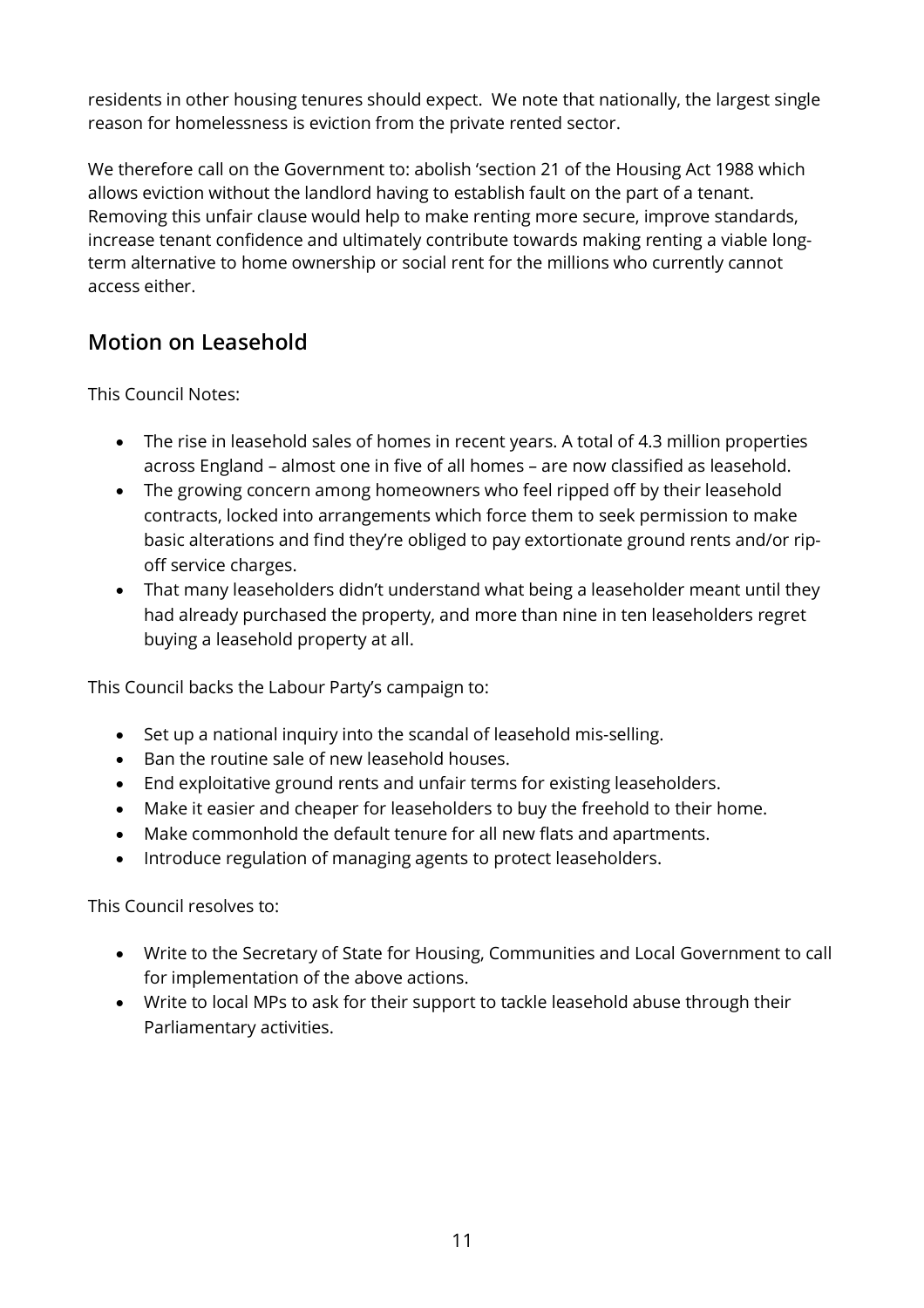## **Model article for local press**

On the 2nd May the people of [**area**] will have their chance to send a message to Theresa May and her Tory Government. Whilst the media attention has been focused on Brexit, it's easy to forget that after nine years in power, the Conservatives' record on domestic issues especially housing is one of failure on all fronts.

Home-ownership is down sharply, with almost 900,000 fewer young homeowners since 2010, rough sleeping has doubled, private rents have soared, housing benefit spending has increased, and the country is building 30,000 fewer social rented homes each year than with Labour.

It is hard to find another area of public policy that is failing so conspicuously and comprehensively.

Many people are finding that however much you save, it still gets harder to buy that first home. However many hours you might work or how much more you might earn, rents still eat up more of you pay packet. And however hard you might try, if you fall on hard times there's often no safety net to catch you and your family if you can't pay the mortgage or the rent.

It's why today more than two in three people in this country say there is a housing crisis, and why public concern about housing is now around the highest level it has been in 40 years. You have a right to expect better, and a right to expect Government to do more to deal with the failings in the housing market and housing policy.

Labour has set out some of the ways in which we'll do things differently, including a plan for how a Labour Government could build a million low cost council and housing association homes over ten years – to rent and buy – as well as tough new standards for private rented homes, action to help first time buyers and a plan to end rough sleeping.

[**area**] needs a Government who will help us tackle the housing problems and pressure that people face day-to-day in our area - to build more low-cost hones, end rough sleeping and stand up for private renters.

So at the local election on 2<sup>nd</sup> May let's send the Conservatives a message that we know the Tories don't stand up for people in [**area**] and that they are failing to tackle the housing crisis. Only Labour can stand up for people here, so on polling day, we need to elect as many Labour Councillors as possible to stand up for our local community.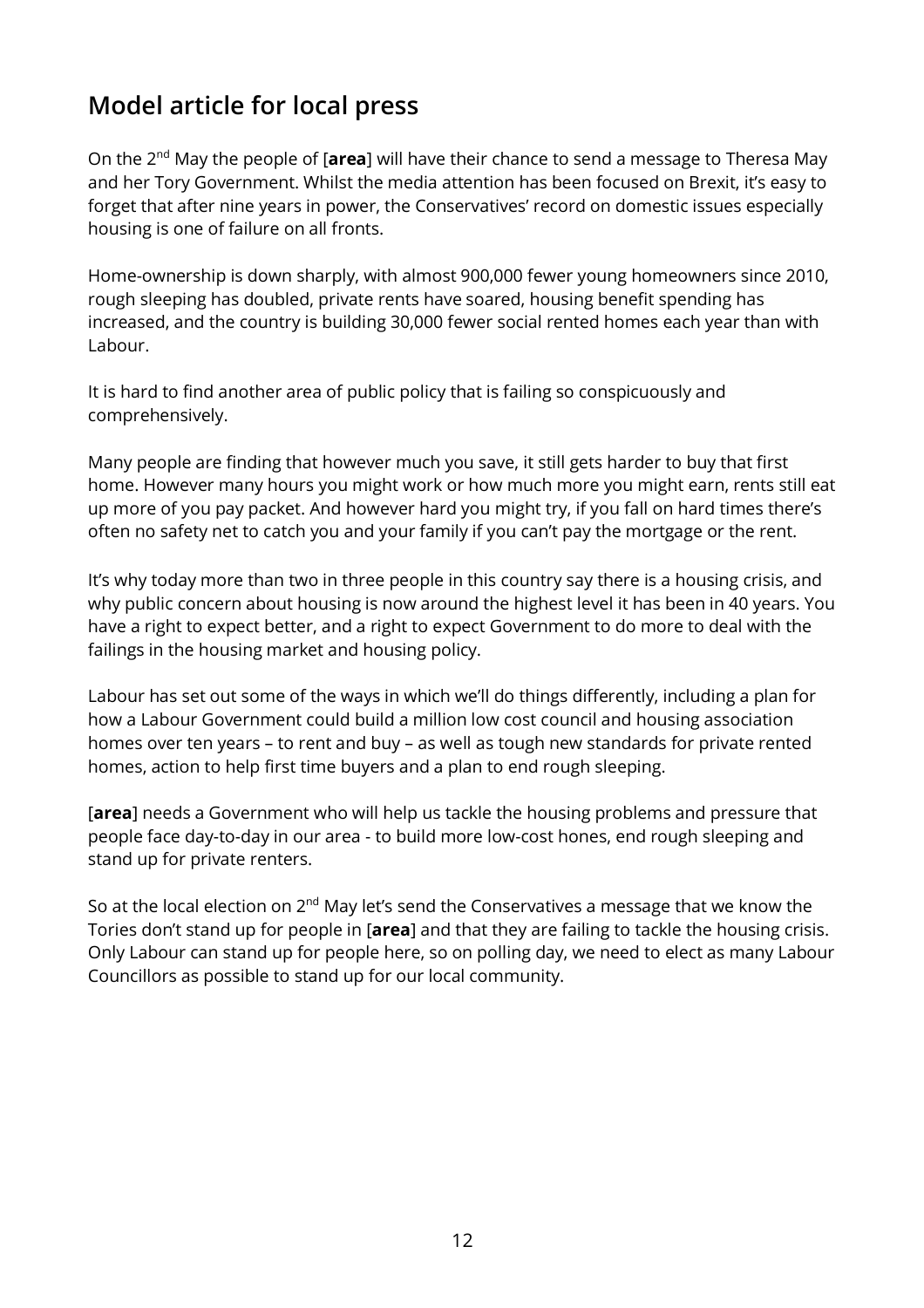## **Model campaign tweets**

## **Highlighting Tory failure**

- 1. Under the Tories, the number of new social rented homes has fallen by over 80%, so we are now building 30,000 fewer socially rented homes each year #9yearsoffailure
- 2. Under the Tories rough sleeping has more than doubled since 2010 #9yearsoffailure
- 3. The number of new homes for affordable homes ownership has halved since 2010 #9yearsoffailure
- 4. Conservative Ministers have failed to deliver one-for one replacements for homes sold through the right-to-buy - instead only one is being built for every four sold #9yearsoffailure
- 5. Under the Tories, housebuilding still hasn't recovered to pre-recession levels #9yearsoffailure
- 6. Under the Tories, the number of under-45s owning a home has fallen by almost 900,000 since 2009-10 #9yearsoffailure
- 7. Under the Tories, the number of private renters has ballooned by over 1 million with rents an average of nearly £2000 more a year than in 2010 #9yearsoffailure
- 8. Under the Conservatives, house-building fell to its lowest level since the 1920s #9yearsoffailure
- 9. Under the Tories, the proportion of people owning their own home has fallen #9yearsoffailure
- 10. Under the Tories, there are now 120,000 children homeless in temporary accommodation, increased by over two-thirds since 2010 #9yearsoffailure

#### **Labour's offer**

- 1. Labour will end the cuts to local Government and put local Government funding on a secure footing #housingforthemany
- 2. Labour will build a million genuinely affordable homes to rent and buy over 10 years #housingforthemany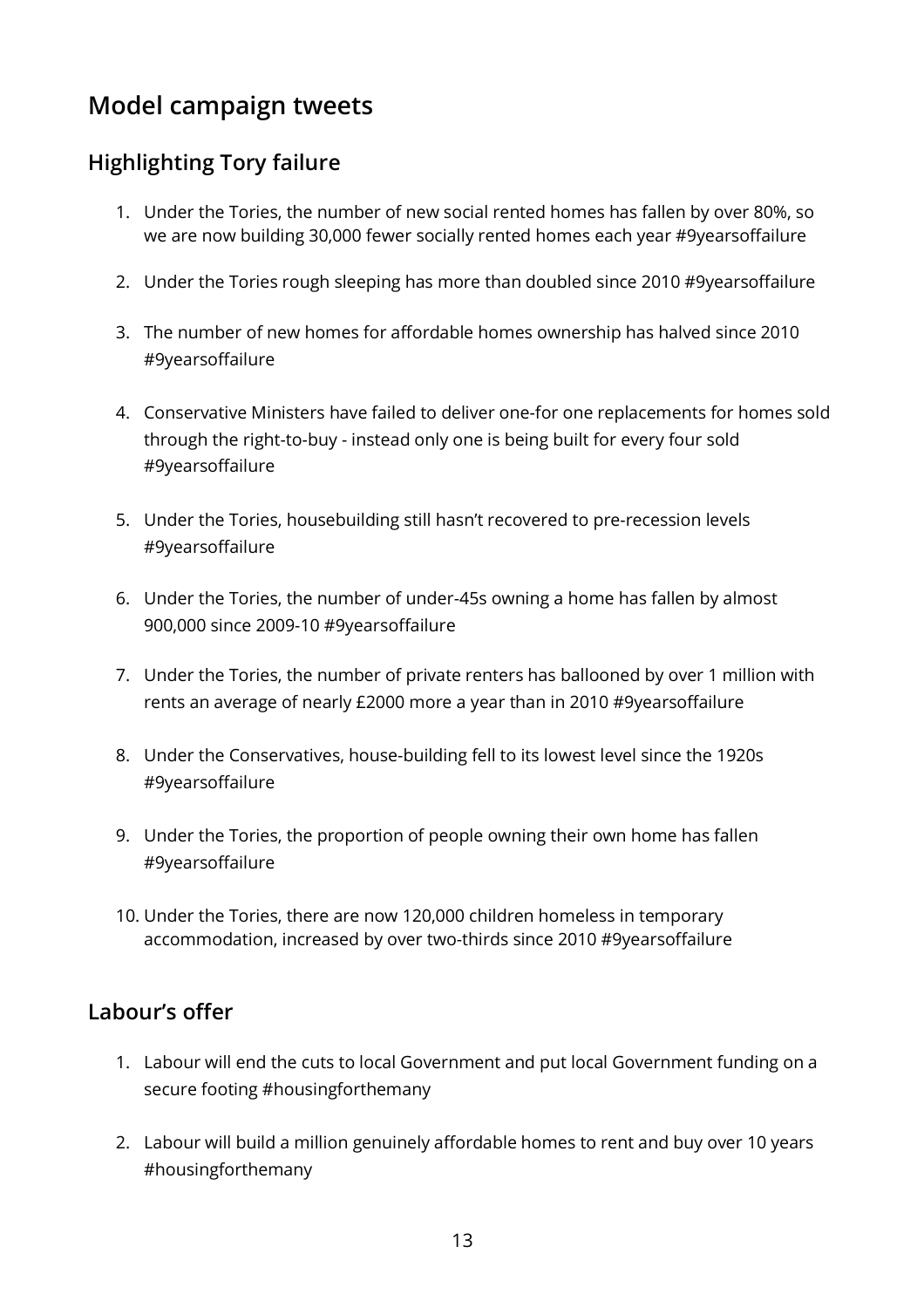- 3. Labour will give councils the freedom to borrow to build, kick-starting the biggest council house building programme in nearly 40 years #housingforthemany
- 4. Labour will scrap no fault evictions and control rents for private renters & suspend the right to buy #housingforthemany
- 5. Labour will overhaul Help to Buy to target it on first-time buyers on ordinary incomes #housingforthemany
- 6. Labour will bring all council and housing association homes up to a decent standard, to make them warm, safe and dry #housingforthemany
- 7. Labour will build new homes for 'living rent', with rents linked to a third of local incomes #housingforthemany
- 8. Labour will build FirstBuy Homes where mortgage costs are linked to a third of average local incomes #housingforthemany
- 9. Labour will create an English Sovereign Land Trust to take the profiteering out of the land market #housingforthemany
- 10. Labour will scrap the punitive bedroom tax #housingforthemany

## **Useful resources**

Labour's Housing Manifesto, General election 2017: https://labour.org.uk/wpcontent/uploads/2017/10/Housing-Mini-Manifesto.pdf

Housing for the Many, Labour's green paper, 2018: https://labour.org.uk/issues/housing-forthe-many/

Labour's 2017 General Election Manifesto, https://labour.org.uk/wpcontent/uploads/2017/10/labour-manifesto-2017.pdf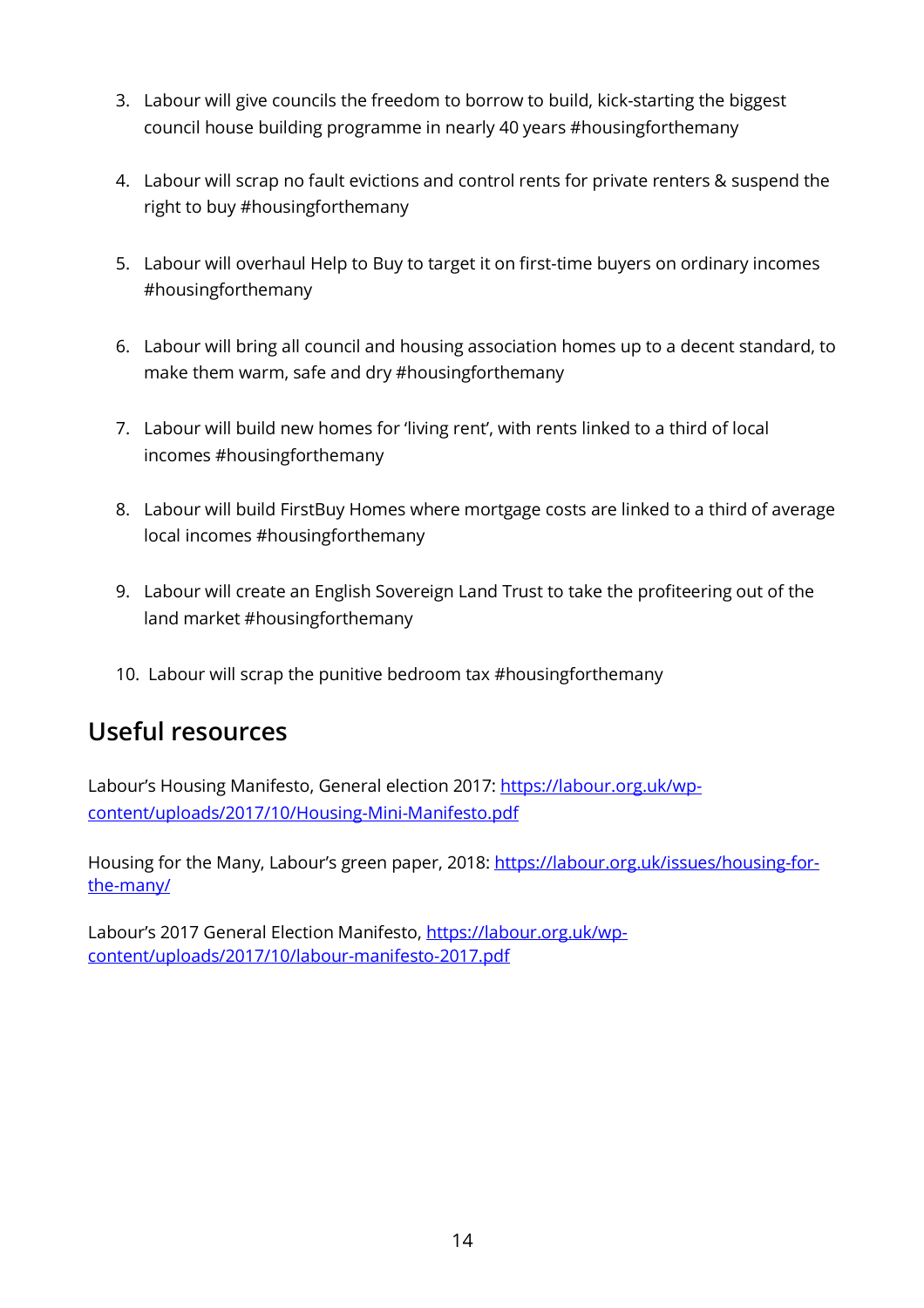## **Appendix – regional and local data**

The following links to a number of useful spreadsheets of local authority housing data which could be used for canvasser or candidate briefings or local campaign literature. https://Tiny.cc/5b8w2y

or

https://docs.google.com/spreadsheets/d/13TIfs3msyHJfN7fryY4q1ed2jAlKPPZam7LSD HGw8ic/edit#gid=0

Rising house prices have outstripped wage growth in most parts of the country

|                          | Average house<br>price 2017<br>(median) | Average house<br>price increase<br>2010-17 | Average wage<br>growth 2010-17 |
|--------------------------|-----------------------------------------|--------------------------------------------|--------------------------------|
| England                  | £230,000                                | 21.7%                                      | 10.7%                          |
| North East               | 135,000                                 | 7.8%                                       | 12%                            |
| North West               | 154,950                                 | 15.0%                                      | 10.9%                          |
| Yorkshire and the Humber | 155,000                                 | 12.9%                                      | 10.1%                          |
| <b>East Midlands</b>     | 175,000                                 | 20.0%                                      | 7.1%                           |
| <b>West Midlands</b>     | 177,000                                 | 16.7%                                      | 12.5%                          |
| East of England          | 275,000                                 | 31.3%                                      | 12.1%                          |
| London                   | 460,000                                 | 39.1%                                      | 9.5%                           |
| South East               | 310,000                                 | 28.2%                                      | 9.9%                           |
| South West               | 239,000                                 | 21.8%                                      | 12.6%                          |

Sources: ONS median house prices (Q3 2017 vs Q3 2010), Annual Survey of Hours and Earnings gross annual employee pay (2017 s 2010).

#### Local authority level data:

https://www.ons.gov.uk/peoplepopulationandcommunity/housing/datasets/ratioofho usepricetoworkplacebasedearningslowerquartileandmedian (house prices) https://www.ons.gov.uk/employmentandlabourmarket/peopleinwork/earningsandwo rkinghours/datasets/placeofresidencebylocalauthorityashetable8 (pay)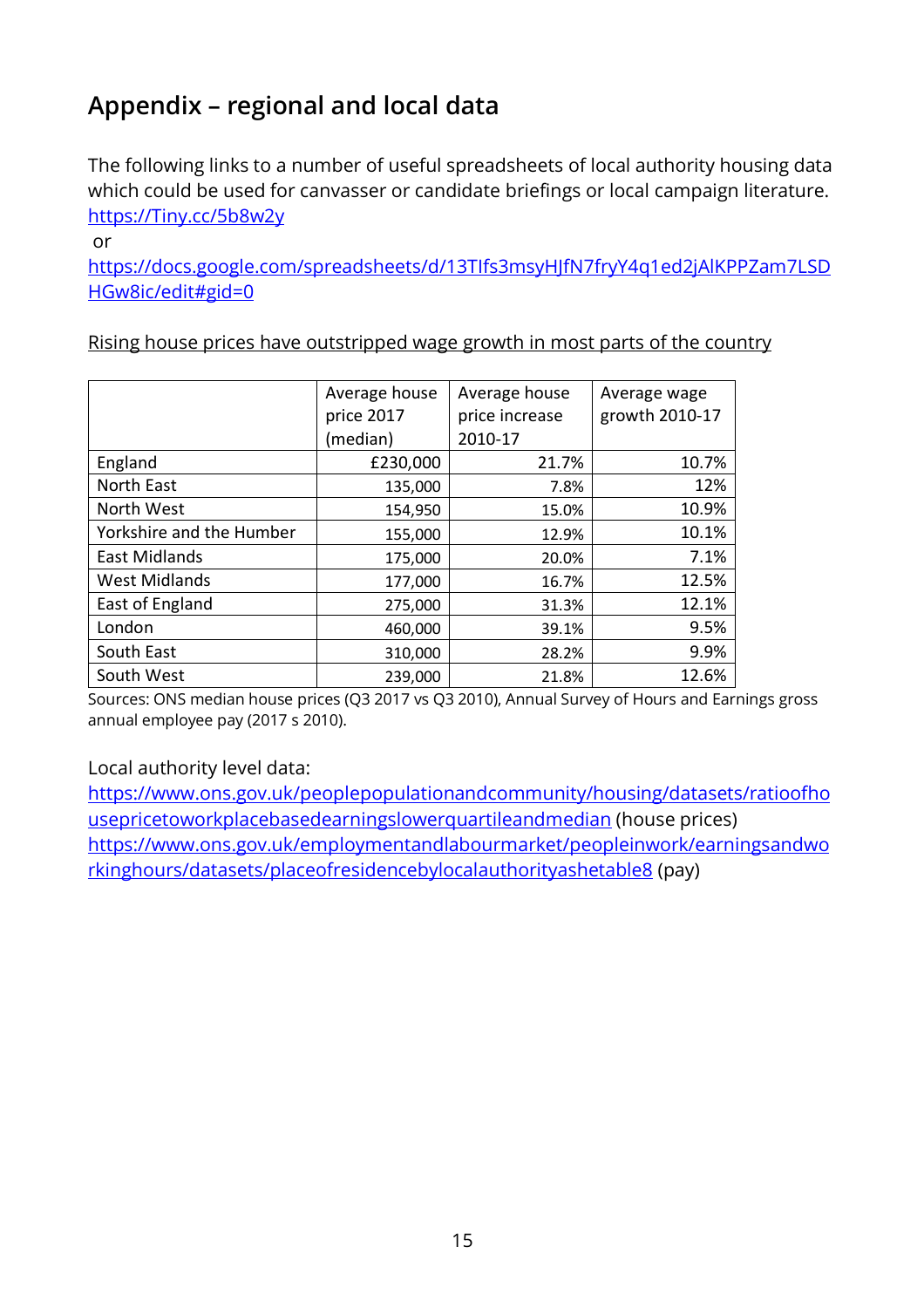#### Homelessness is rising where housing pressures are most acute

|                          | <b>Homelessness</b><br>and in priority | <b>Homelessness</b><br>and in priority | Percentage change |
|--------------------------|----------------------------------------|----------------------------------------|-------------------|
|                          | need 2009/10                           | need 2017/18                           |                   |
| England                  | 40,020                                 | 56,600                                 | 41.43%            |
| North East               | 2,010                                  | 1,220                                  | $-39.30%$         |
| North West               | 4,010                                  | 5,280                                  | 31.67%            |
| Yorkshire and the Humber | 3,880                                  | 3,860                                  | $-0.52%$          |
| <b>East Midlands</b>     | 3,060                                  | 4,590                                  | 50.00%            |
| <b>West Midlands</b>     | 7,100                                  | 8,020                                  | 12.96%            |
| East                     | 3,660                                  | 6,140                                  | 67.76%            |
| London                   | 9,460                                  | 15,470                                 | 63.53%            |
| South East               | 3,870                                  | 7,710                                  | 99.22%            |
| South West               | 2,980                                  | 4,190                                  | 40.60%            |

Source: Ministry for Housing, Communities and Local Government, statutory homelessness acceptances, 2009/10 and 2017/18. 'Statutory homeless' households are those accepted by their council as being without accommodation and in 'priority need' for assistance.

#### Local authority level data:

https://www.gov.uk/government/uploads/system/uploads/attachment\_data/file/5097 80/Table\_784\_201512.xls

#### Rough Sleeping has got worse in every region across the country

|                          | Rough         | Rough                | Percentage change |
|--------------------------|---------------|----------------------|-------------------|
|                          | Sleepers 2010 | <b>Sleepers 2018</b> |                   |
| England                  | 1,768         | 4,677                | 165%              |
| London                   | 415           | 1,283                | 209%              |
| North East               | 49            | 66                   | 35%               |
| North West               | 100           | 428                  | 328%              |
| Yorkshire and the Humber | 115           | 246                  | 114%              |
| <b>East Midlands</b>     | 121           | 358                  | 196%              |
| <b>West Midlands</b>     | 182           | 420                  | 131%              |
| East                     | 206           | 484                  | 135%              |
| South East               | 310           | 934                  | 201%              |
| South West               | 270           | 458                  | 70%               |

Source: Ministry for Housing, Communities and Local Government, 'Rough sleeping 2018, England'

#### Local authority level data:

https://assets.publishing.service.gov.uk/government/uploads/system/uploads/attach ment\_data/file/682006/Tables\_1\_and\_2a\_2b\_2c\_-\_revised.xlsx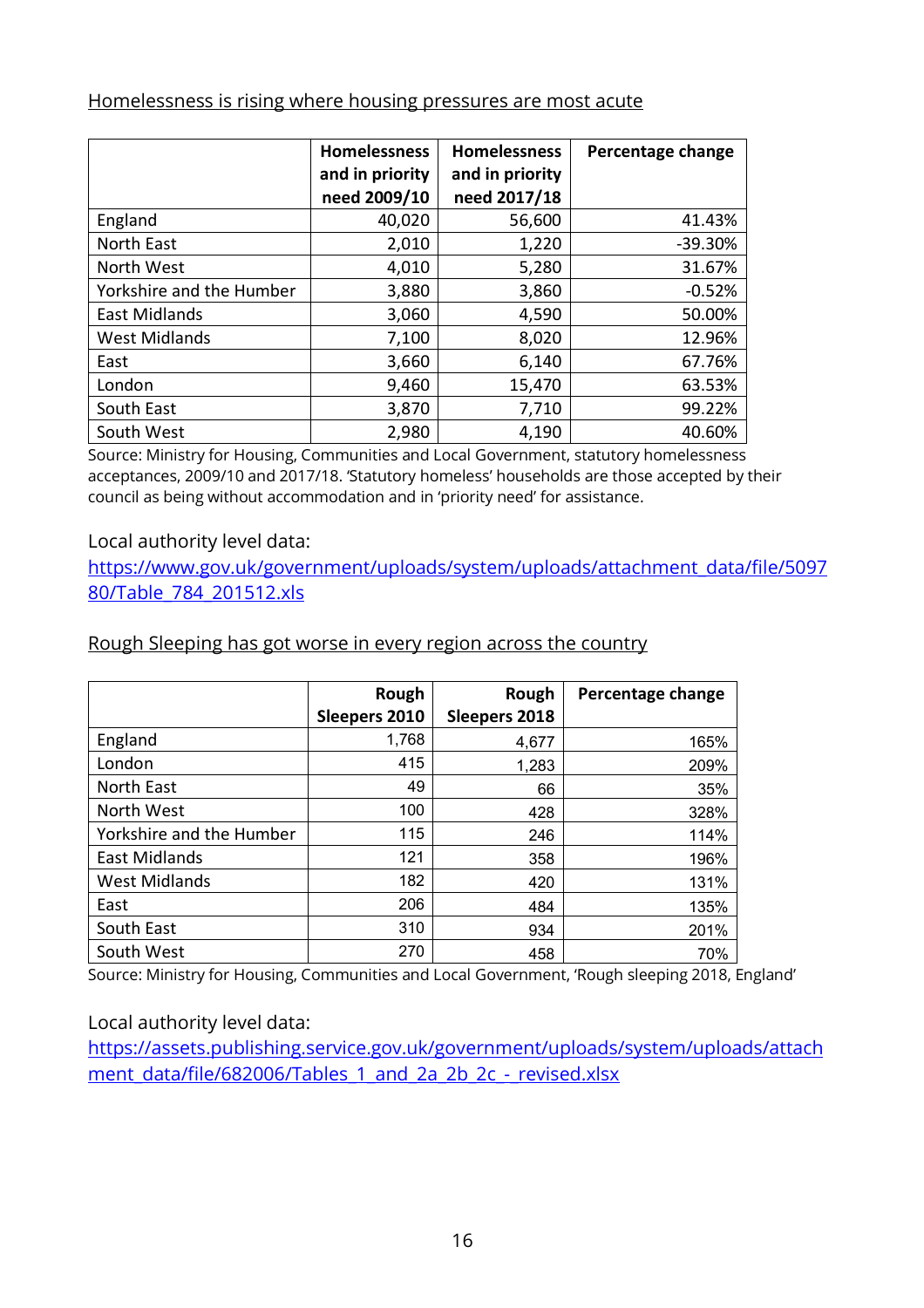The number of private renters has risen in every region across the country

|                          | Number of<br>private renters | <b>Number of</b><br>private renters | Percentage<br>change |
|--------------------------|------------------------------|-------------------------------------|----------------------|
|                          | 2009-10                      | 2017-18                             |                      |
| England                  | 3,355,000                    | 4,530,000                           | 35.03%               |
| London                   | 697,000                      | 996,000                             | 42.95%               |
| North East               | 135,000                      | 192,000                             | 29.45%               |
| North West               | 398,000                      | 580,000                             | 45.67%               |
| Yorkshire and the Humber | 313,000                      | 417,000                             | 33.12%               |
| <b>East Midlands</b>     | 269,000                      | 359,000                             | 33.56%               |
| <b>West Midlands</b>     | 323,000                      | 385,000                             | 18.99%               |
| East                     | 305,000                      | 438,000                             | 43.51%               |
| South East               | 550,000                      | 710,000                             | 29.13%               |
| South West               | 364,000                      | 452,000                             | 24.38%               |

Source: Ministry for Housing, Communities and Local Government, 'English Housing Survey 2017-18'

The number of home-owners with a mortgage has dropped in every region across the country

|                          | <b>Number of</b> | <b>Number of</b>       | Percentage |
|--------------------------|------------------|------------------------|------------|
|                          | mortgage         | mortgage               | change     |
|                          | holders 2009-10  | <b>holders 2017-18</b> |            |
| England                  | 7,697,000        | 6,892,000              | $-10.45%$  |
| London                   | 949,000          | 915,000                | $-3.59%$   |
| North East               | 384,000          | 358,000                | $-7.35%$   |
| North West               | 1,085,000        | 953,000                | $-12.13%$  |
| Yorkshire and the Humber | 755,000          | 710,000                | $-5.93%$   |
| <b>East Midlands</b>     | 734,000          | 609,000                | $-17.09%$  |
| <b>West Midlands</b>     | 764,000          | 688,000                | $-9.94%$   |
| East                     | 848,000          | 785,000                | $-7.39%$   |
| South East               | 1,361,000        | 1,232,000              | $-9.48%$   |
| South West               | 817,000          | 642,000                | $-21.40%$  |

Source: Ministry for Housing, Communities and Local Government, 'English Housing Survey 2017-18'